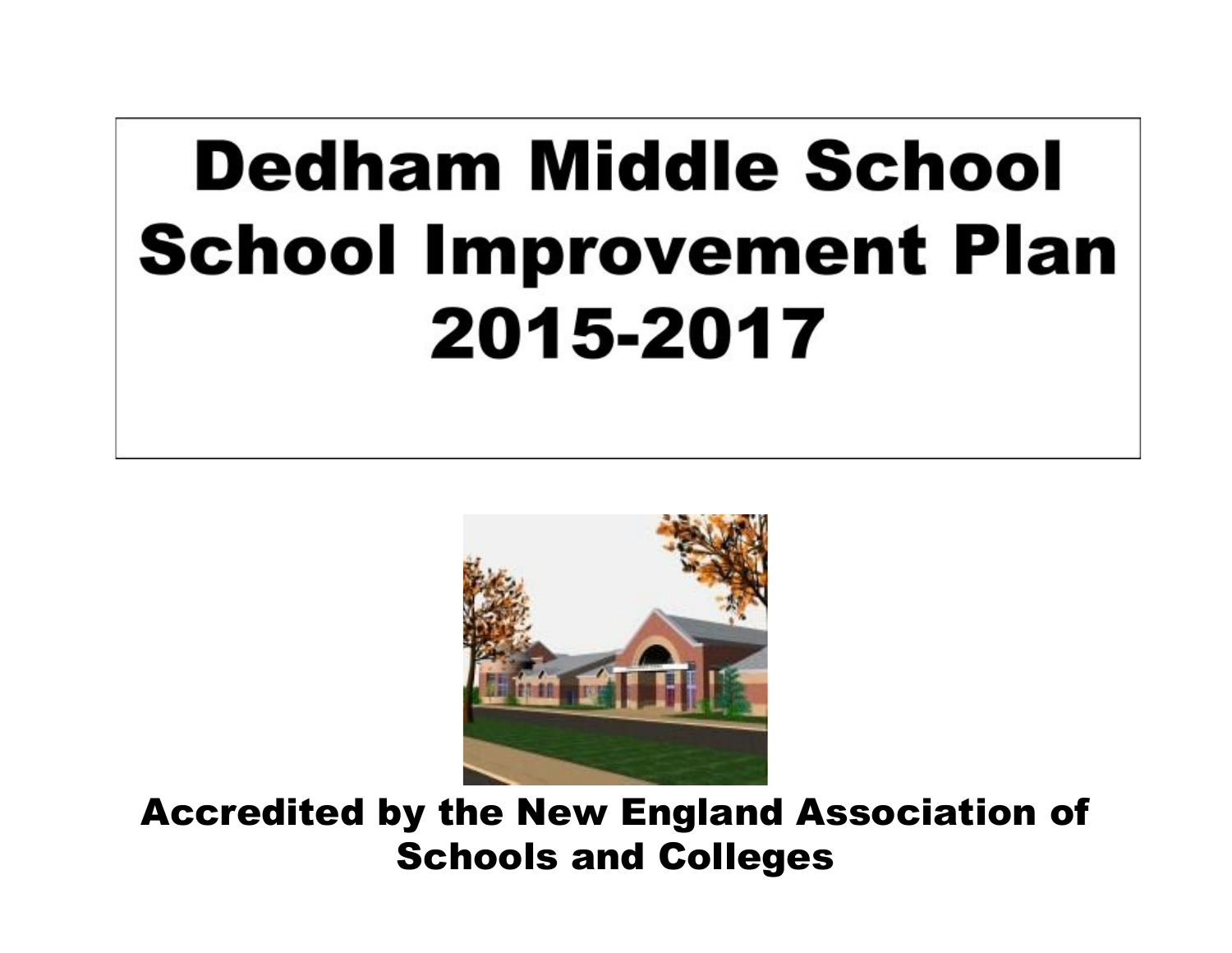# DEDHAM MIDDLE SCHOOL SCHOOL IMPROVEMENT PLAN 20152017

Ms. Debra Gately, Principal Dr. Margo Fraczek, Assistant Principal

#### **School Council**

Mrs. Meg Duncan- Community Representative Mrs. Virginia Ferentinos – Community Representative Dr. Julie Jeannetti – Parent Representative Mrs. Ann Mercer – Parent Representative Mrs. Lori Purdy – Parent Representative Mrs. Kim Roslonek – Parent Representative Mrs. Elizabeth Sieminski – Parent Representative Ms. Susan Lyons – Teacher – Dedham Middle School Mr. Christopher Nadeau – Teacher – Dedham Middle School Victoria Horard - Grade 7 Kara Kilroy - Grade 7 Ryan Vassalotti - Grade 7 Lorenzo Lemasa - Grade 7

#### **School Council Meetings 20142015**

All meetings held at DMS Main Office Conference room 6:00 pm - 8:00 pm September 25, 2014 November 13, 2014 February 5, 2015 March 19, 2015 September 24, 2015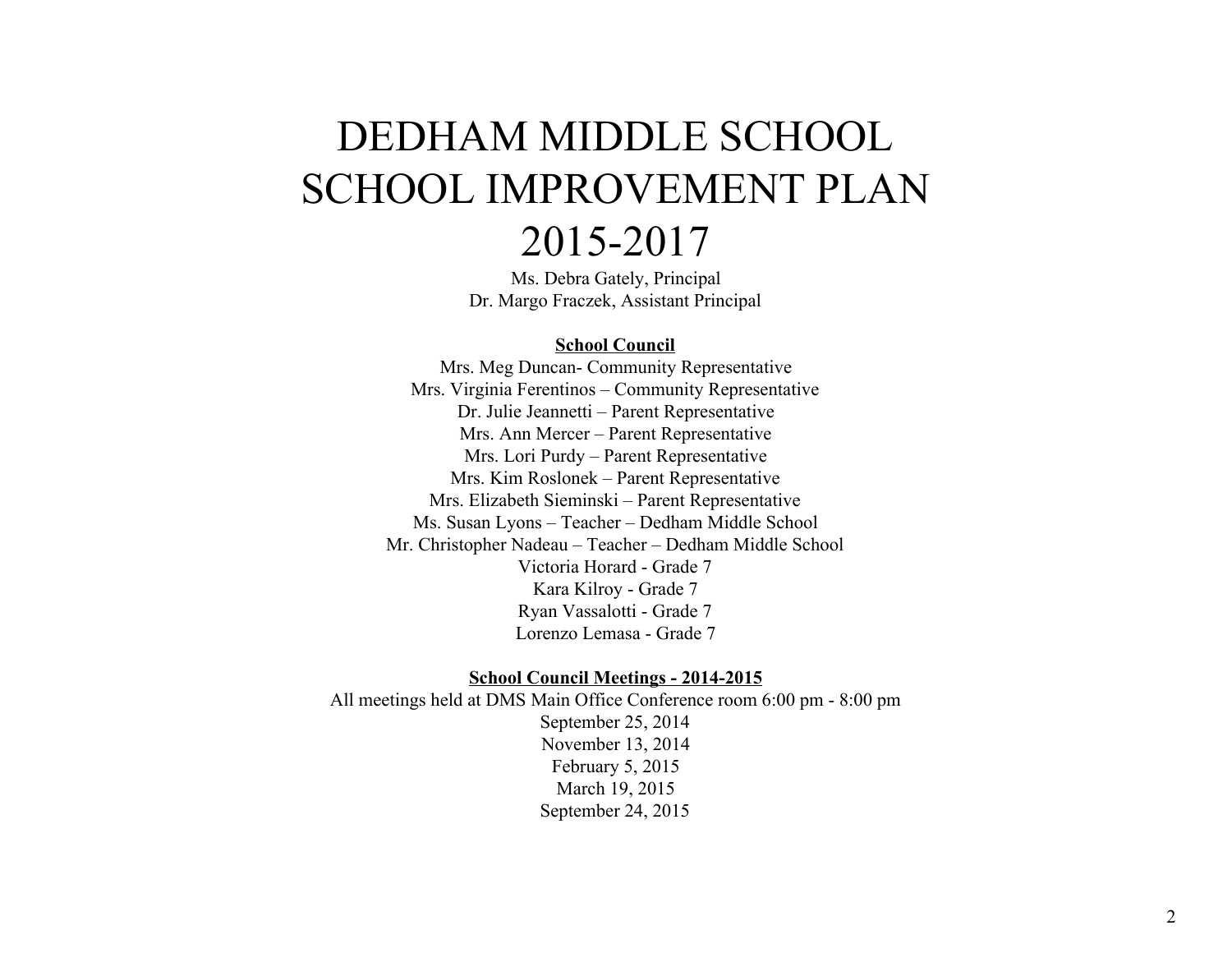# **School Overview**

Dedham Middle School is located in Dedham, Massachusetts. The current middle school was built in 2007 as a result of an reaccreditation study by the New England Association of Schools and Colleges. Dedham Middle School is one of three middle schools in Massachusetts, and one of twelve middle schools in New England, to hold this accreditation. The population of the town of Dedham was 24,729 at the 2010 census. Dedham is located on [Boston](https://en.wikipedia.org/wiki/Boston)'s southwest border. On the northwest it is bordered by [Needham,](https://en.wikipedia.org/wiki/Needham,_Massachusetts) on the southwest by [Westwood](https://en.wikipedia.org/wiki/Westwood,_Massachusetts) and on the southeast by [Canton](https://en.wikipedia.org/wiki/Canton,_Massachusetts). Dedham Middle School is the only public middle school located in the town and it currently services 669 students in grades 6-8.

#### **Dedham Middle School Mission Statement**

It is the mission of Dedham Middle School, with the support of our families and community, to prepare students to meet the demands of our local and global community, technological world, and an innovative education. We expect and encourage our students to apply their best efforts and creative abilities.

Dedham Middle School is comprised of students from the four elementary schools in Dedham. These schools also designate the neighborhood areas from which these students reside. Students who attend Dedham Middle School have previously attended the Avery, Greenlodge, Oakdale and Riverdale Schools. Additionally, many students transfer into Dedham Middle School from area parochial elementary schools. The professional staff at Dedham Middle School is comprised of 100% highly qualified teachers.

| <b>Professional Staff (Classroom Teachers)</b> | 58.8 |
|------------------------------------------------|------|
| <b>Support Staff</b>                           |      |
| <b>School Nurse</b>                            | 1.5  |
| <b>School Psychologists</b>                    | 2.0  |
| <b>School Adjustment Counselors</b>            | 1.0  |
| <b>Speech Language Pathologists</b>            | 1.5  |
| <b>ABA Specialist</b>                          | .25  |
| <b>Guidance Counselors</b>                     | 2.0  |
| Library/Media Specialist                       | 1.0  |

#### **Professional Staff & Support Staff Student to Teacher Ratio: 11.3 to 1**

This past year we implemented the Second Step character and career readiness guidance program for grades six, seven, and eight, in which our guidance counselors teach curriculum on a quarterly basis to our students. In 2014 DMS was awarded a grant for \$10,000 from the Blue Hills Bank Charitable Foundation for the purchase of graphing calculators for our grade eight algebra classes. For the current school year we have a newly created position in special education to work with students who will be transitioning from a specialized sub-separate program at the elementary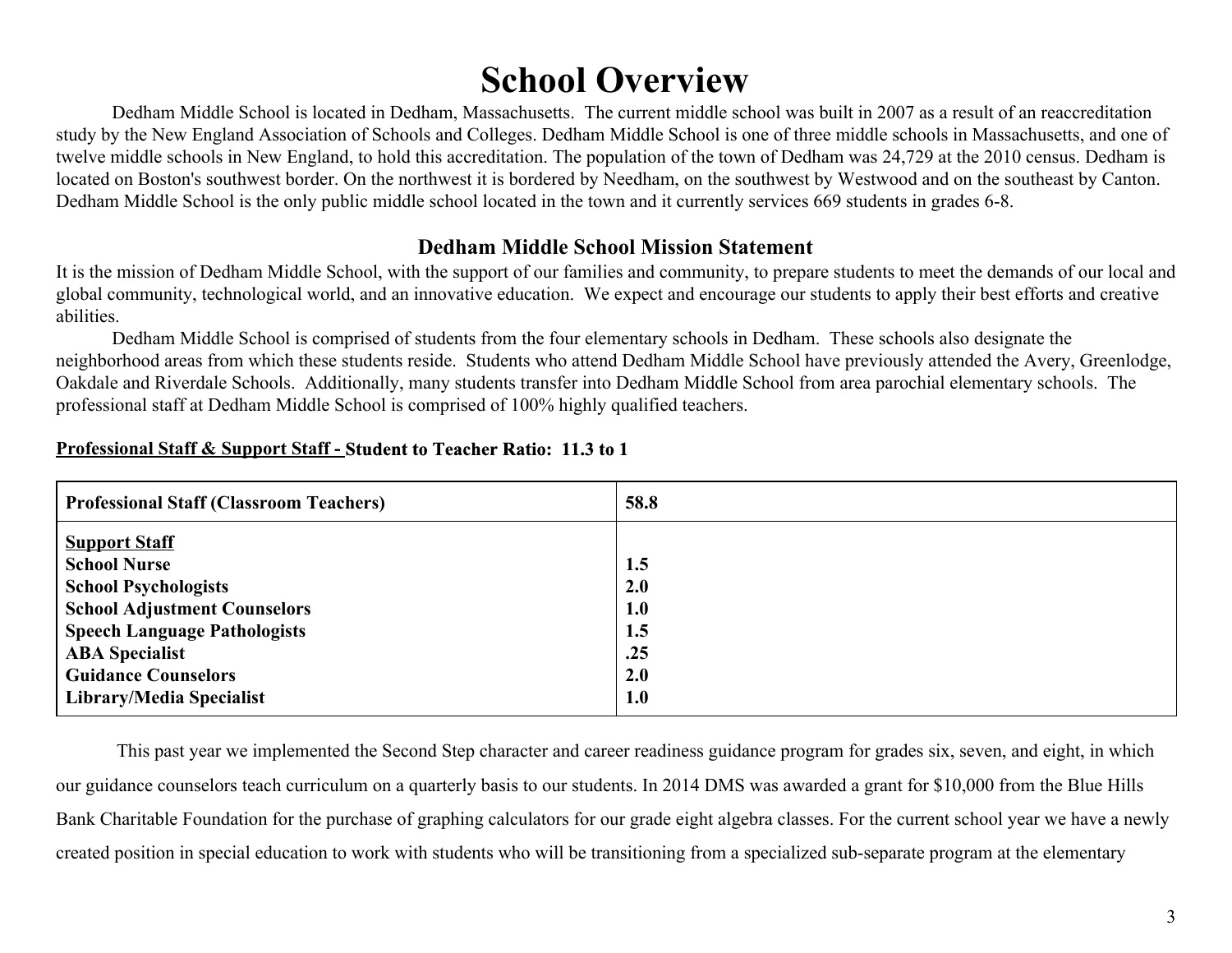school to DMS. Our major initiative which began in September of 2015 was the implementation of a 1:1 initiative in which all Dedham Middle School students received a Chromebook to use in school and at home. Over the past year we have been focusing our professional development at the building level on researching the appropriate device for our students to use as well as having DMS teachers collaborate and instruct our faculty on how to integrate the Chromebooks into their daily teaching and practice.

| Race                                    | <b>State</b><br>(2015) | <b>DMS</b><br>(2015) | <b>DMS</b><br>(2014) | <b>DMS</b><br>(2013) | <b>DMS</b><br>(2012) | <b>DMS</b><br>(2011) | <b>DMS</b><br>(2010) | <b>DMS</b><br>(2009) | <b>DMS</b><br>(2008) | <b>DMS</b><br>(2007) | <b>DMS</b><br>(2006) |
|-----------------------------------------|------------------------|----------------------|----------------------|----------------------|----------------------|----------------------|----------------------|----------------------|----------------------|----------------------|----------------------|
| <b>African American</b>                 | 8.7%                   | 7.6                  | 7.9                  | 7.0                  | 7.6                  | 7.0                  | 7.7                  | 5.5                  | 5.5                  | 6.6                  | 6.8                  |
| <b>Asian</b>                            | 6.3%                   | 2.5                  | 3.8                  | 3.7                  | 3.9                  | 2.8                  | 2.4                  | 1.8                  | 1.6                  | 1.8                  | 1.7                  |
| <b>Hispanic</b>                         | 17.9%                  | 11.8                 | 11.6                 | 11.1                 | 10.8                 | 10.3                 | 9.5                  | 7.2                  | 5.8                  | 5.0                  | 6.8                  |
| <b>Native American</b>                  | 0.2%                   | 0.4                  | 0.3                  | 0.3                  | 0.2                  | 0.2                  | 0.0                  | 0.2                  | 0.1                  | 0.6                  | 0.9                  |
| White                                   | 63.7%                  | 75.0                 | 74.5                 | 75.7                 | 75.5                 | 78.1                 | 78.6                 | 83.6                 | 85.6                 | 84.8                 | 82.9                 |
| <b>Native Hawaiian/Pacific Islander</b> | $0.0\%$                | 0.0                  | 0.0                  | 0.0                  | 0.0                  | 0.0                  | 0.0                  | 0.0                  | 0.0                  | 0.0                  | 0.1                  |
| <b>Multi-Race, Non-Hispanic</b>         | 3.1%                   | 2.6                  | 2.0                  | 2.2                  | 2.2                  | 1.7                  | 1.8                  | 1.7                  | 1.3                  | 1.2                  | 0.7                  |

#### **10Year Historical School Trends**

| Gender       | <b>State</b> | 2015 | 2014 | 2013 | 2012 | 2011 | 2010 | 2009 | 2008 | 2007 | 2006 |
|--------------|--------------|------|------|------|------|------|------|------|------|------|------|
| Male         | 489,731      | 344  | 319  | 325  | 338  | 348  | 358  | 331  | 343  | 339  | 357  |
| Female       | 466,133      | 336  | 339  | 317  | 311  | 295  | 305  | 323  | 331  | 326  | 333  |
| <b>Total</b> | 955,844      | 680  | 658  | 642  | 649  | 643  | 663  | 654  | 674  | 665  | 690  |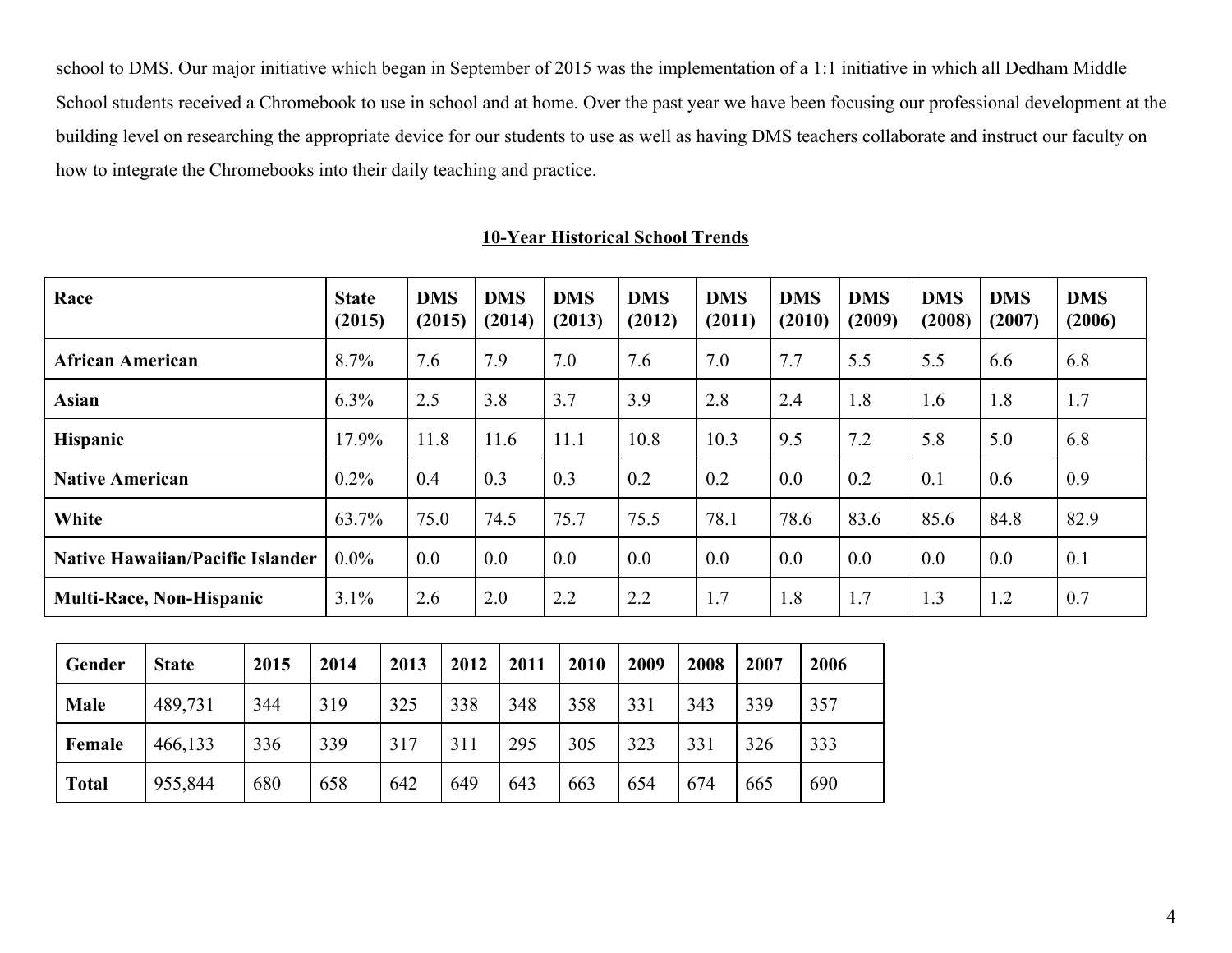| <b>Demographics</b>               | <b>State</b> | 2015   | 2014 | 2013 | 2012  | 2011 | 2010          | 2009 | 2008 | 2007  | 2006  |
|-----------------------------------|--------------|--------|------|------|-------|------|---------------|------|------|-------|-------|
| <b>First Language non-English</b> | 18.5%        | 9.1    | 9.3  | 10.3 | 11.2  | 12.8 | 11.2          | 11.0 | 8.8  | 8.3   | 9.9   |
| <b>ELL</b>                        | $8.5\%$      | 2.8    | 4.0  | 3.7  | 4.5   | 4.4  | 3.5           | 1.8  | 1.8  | 1.8   | 2.2   |
| <b>Special Education</b>          | 17.1%        | 19.0   | 21.4 | 22.3 | 22.0  | 20.1 | 18.9          | 18.7 | 19.1 | 19.4  | 20.1  |
| <b>High Needs</b>                 | 42.2%        | $\ast$ | 44.2 | 43.9 | $- -$ | $-$  | $\sim$ $\sim$ | $-$  | $-$  | $- -$ | $- -$ |
| Low income                        | 26.3%        | $\ast$ | 30.2 | 28.2 | 22.8  | 26.3 | 23.2          | 22.9 | 22.8 | 21.7  | 22.8  |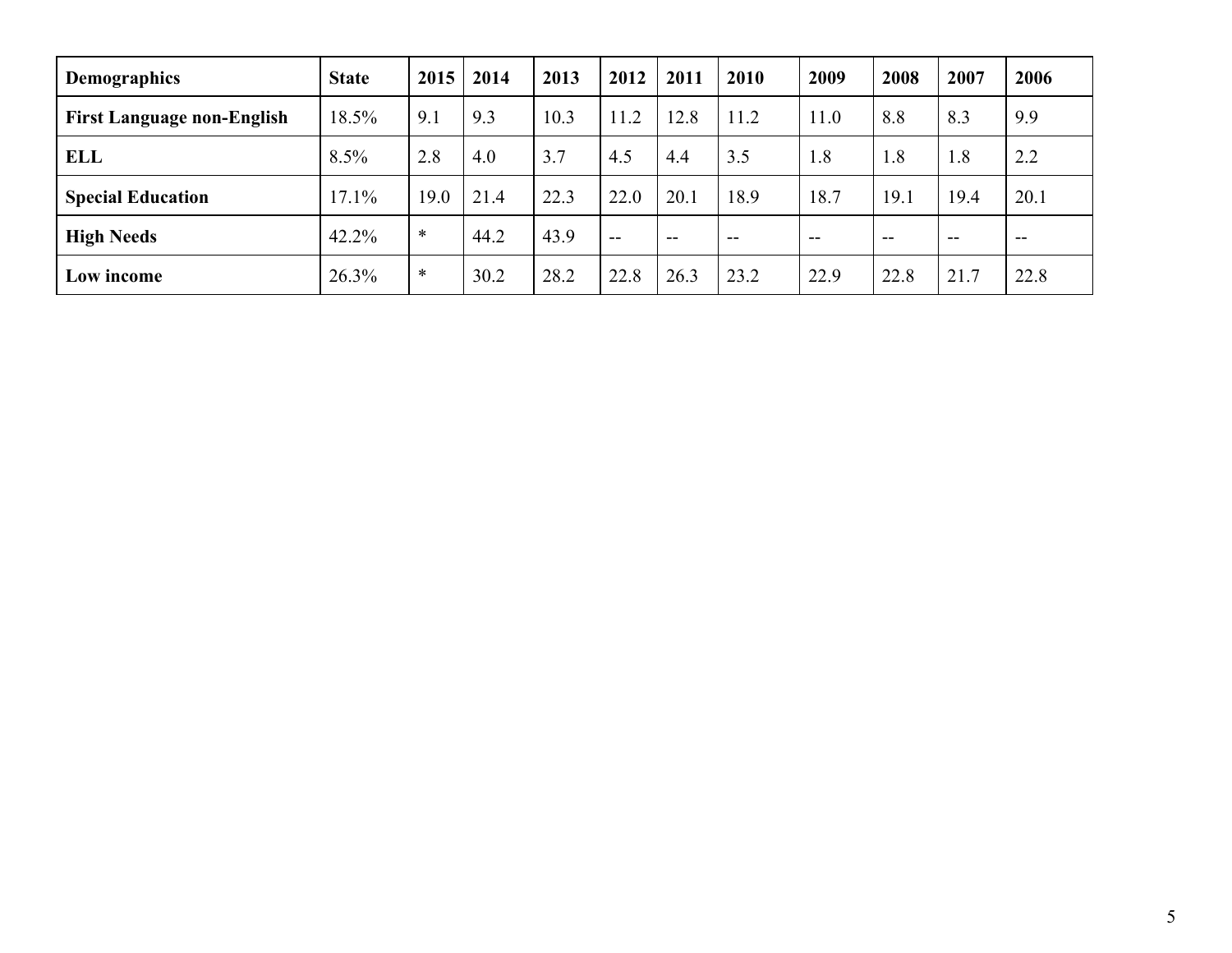# **Mobility Data**

|      |                         | <b>All Students</b> | <b>ELL</b>       | <b>High Needs</b>        | <b>Low Income</b> |
|------|-------------------------|---------------------|------------------|--------------------------|-------------------|
| 2015 | <b>Enrollment</b>       | 692                 | 26               | 263                      | 143               |
|      | %Intake                 | 2.3%                | 15.4%            | 4.2%                     | 5.6%              |
|      | <b>Stability Enroll</b> | 681                 | 25               | 255                      | 135               |
|      | %Stability              | 97.8%               | 88%              | 96.9%                    | 97.8%             |
| 2014 | <b>Enrollment</b>       | 671                 | 29               | 313                      | 221               |
|      | %Intake                 | 1.9%                | 10.3%            | 2.2%                     | 2.7%              |
|      | <b>Stability Enroll</b> | 659                 | 26               | 306                      | 215               |
|      | %Stability              | 98.2%               | 96.2%            | 97.1%                    | 96.3%             |
| 2013 | <b>Enrollment</b>       | 661                 | 28               | 302                      | 203               |
|      | %Intake                 | 2.6%                | 10.7%            | 4%                       | 4.9%              |
|      | <b>Stability Enroll</b> | 651                 | 27               | 294                      | 197               |
|      | %Stability              | 98%                 | 92.6%            | 95.9%                    | 94.9%             |
| 2012 | <b>Enrollment</b>       | 663                 | 30               | 280                      | 167               |
|      | %Intake                 | 2.1%                | $\boldsymbol{0}$ | 3.6%                     | 5.4%              |
|      | <b>Stability Enroll</b> | 651                 | 30               | 272                      | 160               |
|      | %Stability              | 98%                 | 96.7%            | 96.3%                    | 96.9%             |
| 2011 | <b>Enrollment</b>       | 654                 | 29               | $\overline{\phantom{a}}$ | 187               |
|      | %Intake                 | 2.3%                | 3.5%             | $\overline{\phantom{a}}$ | 4.3%              |
|      | <b>Stability Enroll</b> | 644                 | 29               | $\overline{\phantom{a}}$ | 183               |
|      | %Stability              | 97.8%               | 96.6%            | $\overline{\phantom{a}}$ | 95.6%             |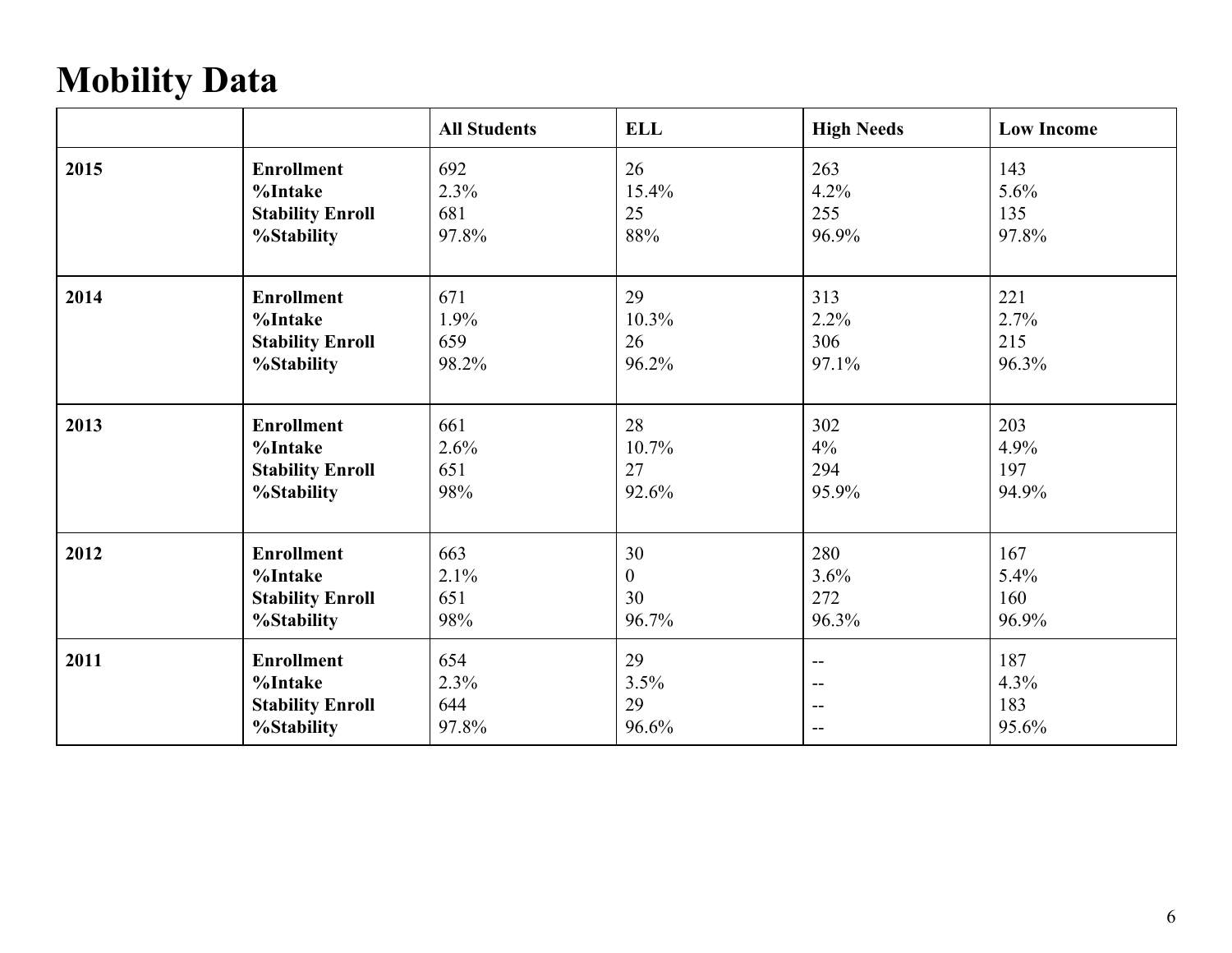#### **School Improvement Plan 20132015 Goals and Highlights**

The DMS School Improvement Plan for 2013-2015 focused on four major goals of having an academically challenging environment, aligned curriculum, data-driven decisions and an engaged community. There were three significant action steps featured in this plan which are on-going but achieved significant results between 2013 and 2015.

#### **Academically Challenging Environment**

The first action step addressed the needs of at-risk students. We have successfully identified students for the after school enrichment program in ELA and Math, enrolled at-risk students in support classes in ELA and Math and established grade level and team-based data teams to look closely at individual students and to develop detailed assistance plans. The second action step was increased collaboration between academic content directors and teachers with special education teachers. We have created additional inclusion programs in ELA, Math and Science and established meeting times through assigned monthly professional development for teacher collaboration. The third action step was to improve reading and writing performance for all English Language Learners. In the past two years we have successfully achieved compliance to the state guidelines for ELL and have a full-time teacher of English Language Learners who is trained in administering and analyzing the ACCESS for ELL/WIDA tests.

#### **Aligned Curriculum**

The second action step was to continue to implement a rigorous and relevant curriculum that gives students inquiry-based, authentic learning experiences. In the past two years, all curriculum guides have been aligned to the Common Core standards and pacing charts have been developed. Through current work on the district-wide committees for curriculum and assessment, we are looking at integration of technology in our curricular areas and piloting diagnostic assessments in English Language Arts and Mathematics, including the TenMarks program for summer math review.

#### **Data-driven decisions**

The third action step was to use data available through academic student reports, technology-based diagnostic programs and state testing to make decisions at the classroom and school level to help students to learn best and how to effectively utilize our resources. We have established teambased data teams with the specific focus on three main questions - What is the student capable of doing?, How can we help them achieve more?, and is there a discrepancy between classroom performance and MCAS scores? We have determined that the Acuity diagnostic tests no longer provide the data we need to evaluate student performance and we are looking more at student work and social/emotional factors that affect student performance.

#### **Engaged Community**

The fourth action step was to increase student involvement in the creation of a positive and safe school climate for students, teachers and families. Over the past two years staff members have been trained and a team has been established in PBIS (Positive Behavior Intervention and Supports) in order to address how to best engage our students and families. Our student leadership team has implemented school-wide recognition opportunities as well as social awareness opportunities including teen fun night, 8th grade lock-in and the Day of Silence.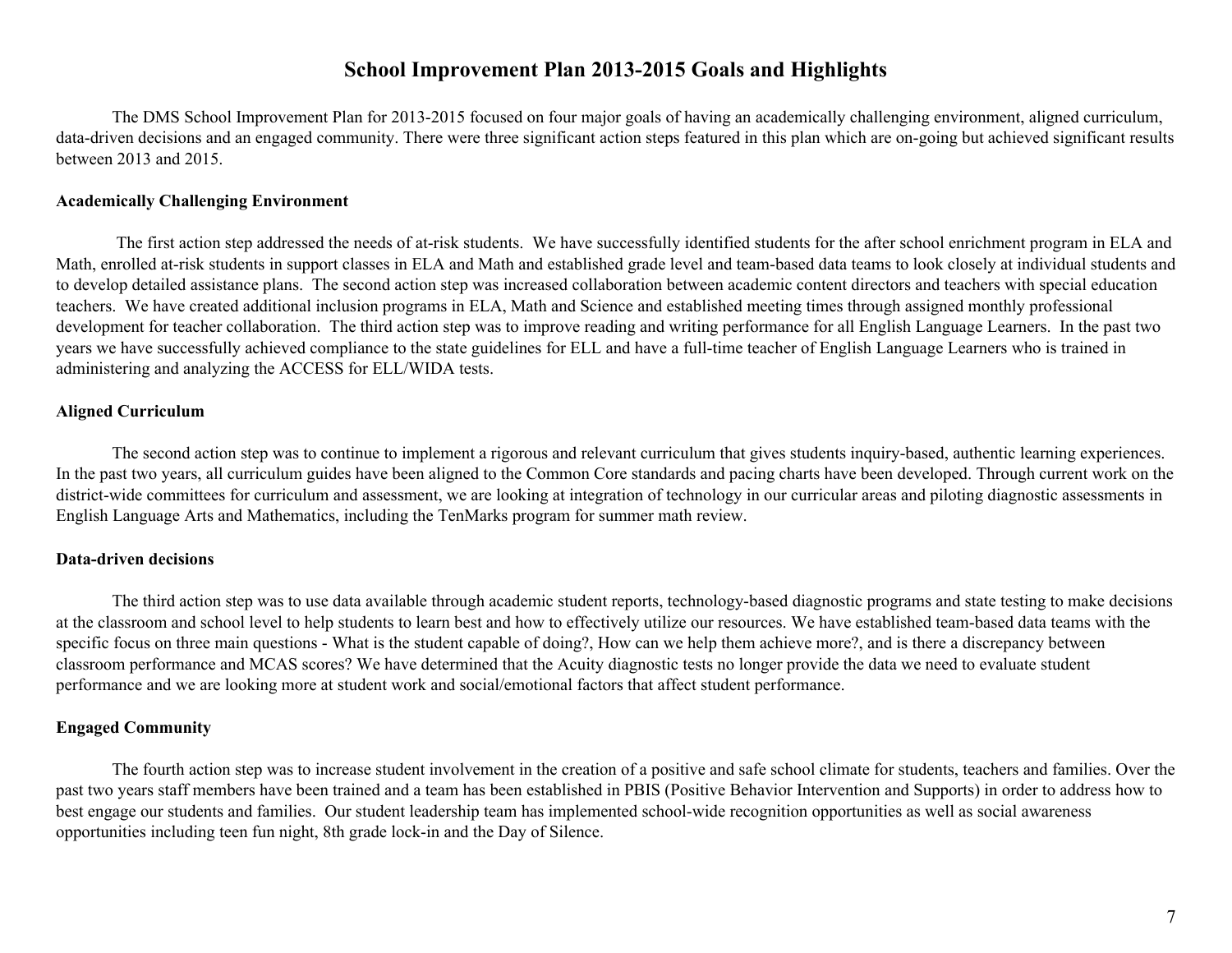#### **Areas of Focus vs. Areas of Strength**

#### **Areas of Focus**

- Improve writing across grades and content areas.
- Improve performance on science standards in grade 8.
- Review current homework policy for relevance and research based approach.
- Review current schedule to assess effectiveness, consider elective choices, and evaluate value of all programs.
- Continue to improve transitions from elementary to middle and middle to High school.
- Increase the number of after school clubs offered at the middle school.
- Increase awareness and resources for students from traditionally underserved populations.
- Based upon the school council survey results increase the staff's understanding of the many obligations and commitments for students outside of the school day.
- Based upon the school council survey results increase rigor for our highest performing students across the curriculum.
- Based upon the school council survey results increase consistency and transparency with the disciplinary process for both teachers and students.

#### **Areas of Strength**

- Development of PBIS behavior program with a positive focus towards improving student behavior.
- Increased the amount of recognition with term recognition nights (sports, attendance, grades, etc)
- Increased field trips for students. Started grade 8 Washington DC trip.
- Seen an improvement in math test scores across grade levels.
- Creation of a data team to analyze relevant data for teachers to use to inform instruction.
- The use of SAT and PBIS teams as an additional support for students with academic, social and behavioral concerns.
- Implementation of a co-taught English model for students with special needs.
- Implementation with appropriate professional development for the 1:1 Chromebook initiative.
- Development of school wide, spirit focused staff videos to improve school culture.
- The inclusion of a full time ELL teacher to improve educational opportunities for ELL students.
- Improved communication with parents through quarterly team newsletters, principal newsletters, and guidance newsletter.
- Based upon school council survey results the majority of students at DMS feel safe in the classroom, in the halls, and in the school as a whole.
- Based upon the school council survey results the majority parents, staff, and students feel welcomed when they come to DMS.

Since the implementation of the 2013-2015 school improvement plan we have seen an overall improvement of the school culture at DMS. There has been a reduction in bullying behaviors, an increase in students feeling safe with reliable adults available and teachers building strong collegial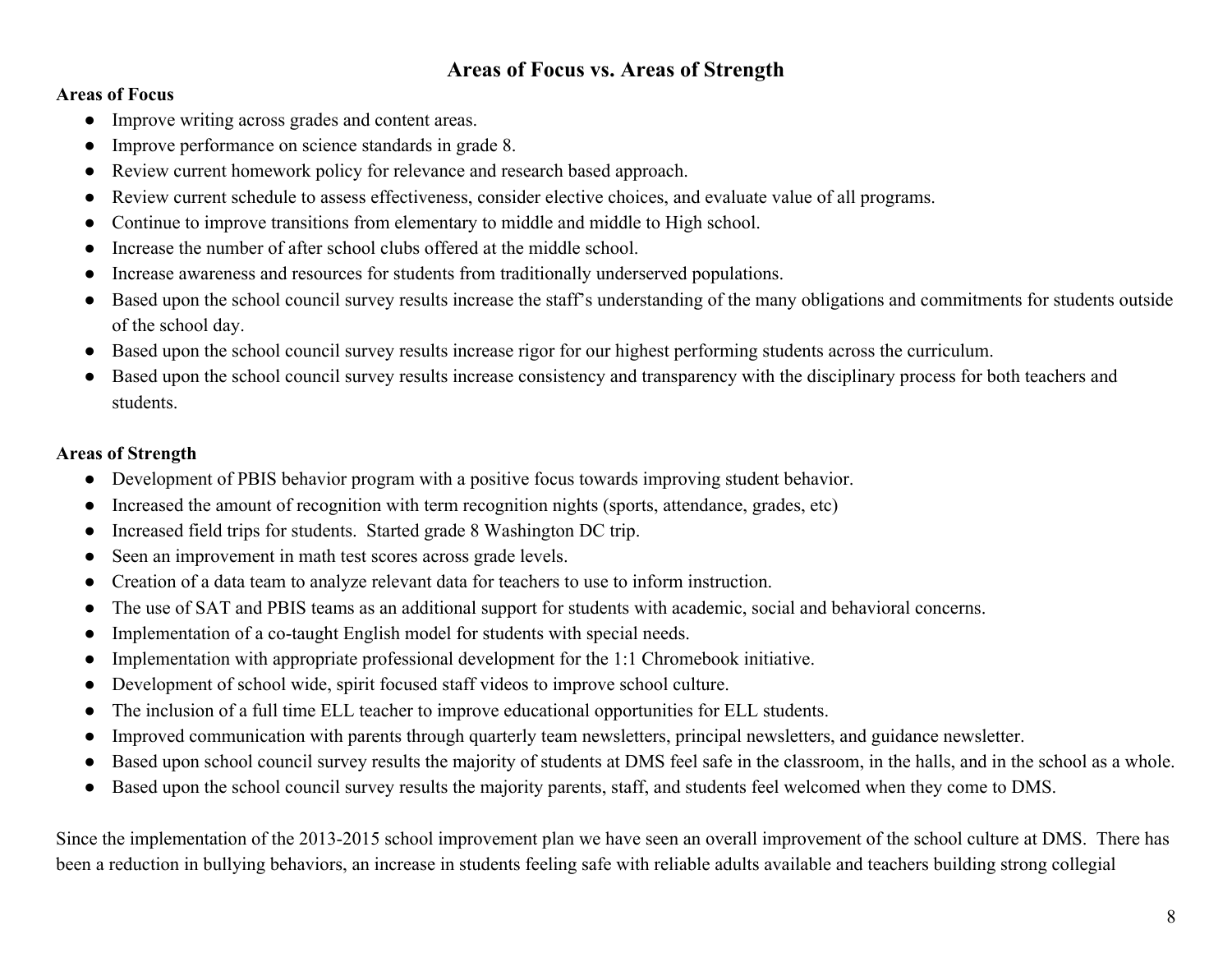relationships within the school. For the 2015 school year we have seen the implementation of two major initiatives: the 1:1 Chromebook and the PBIS student behavior program. Both of the programs aim to increase student engagement in their learning, while creating a positive and highly functioning environment for students to learn.

There remain several areas of need to be addressed by the new SIP. Particularly DMS needs to focus on increasing the rigor across all programs. Ensuring the the content being taught is relevant to students, sensitive to the multitude of factors affecting students in the world today, research based, and aimed at improving student achievement both on summative assessments as well as towards long term performance in high school and beyond.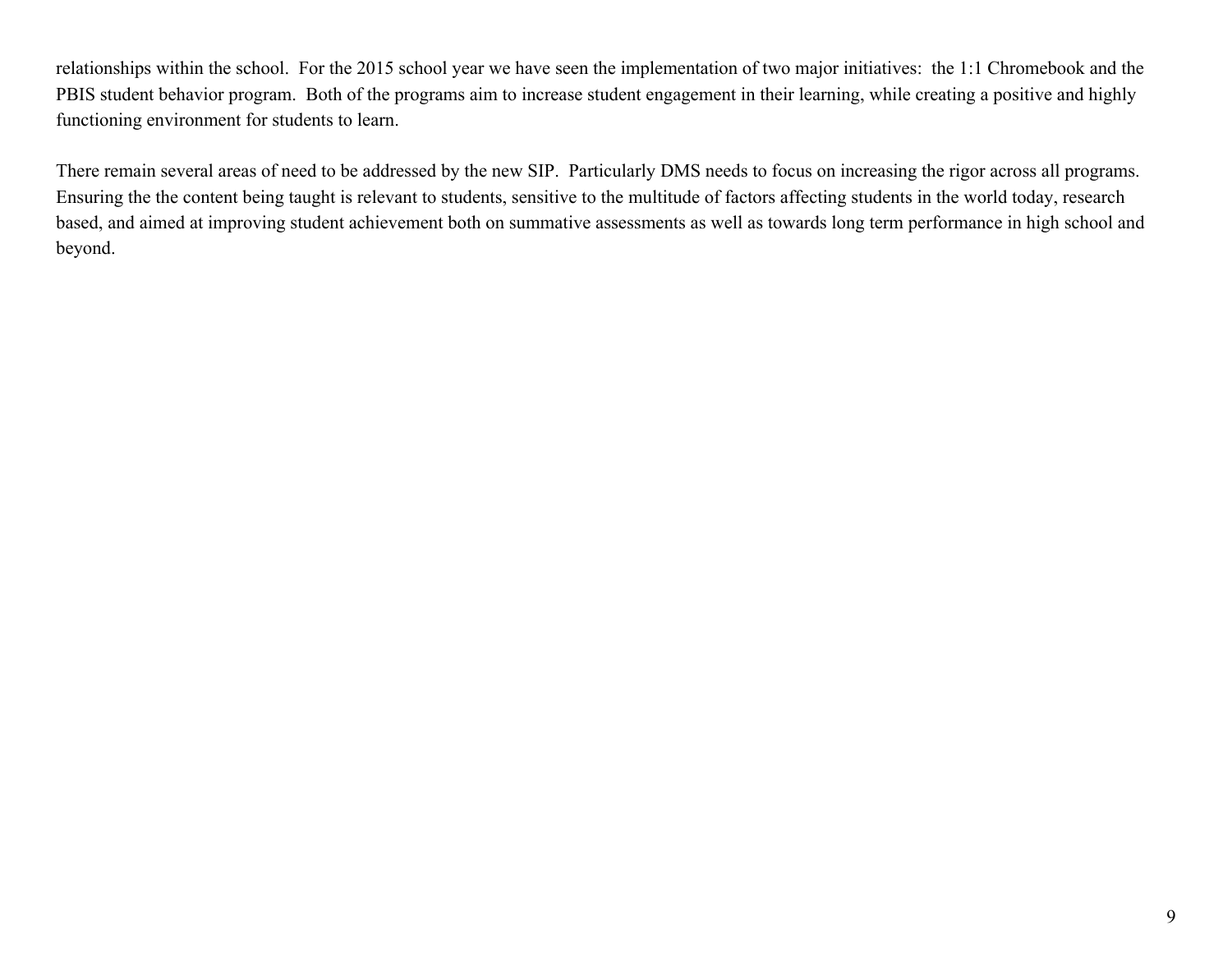# **2015 MCAS Data Analysis**

# **English Language Arts**

## **Grade 8**

|                          | 2011     | 2012 | 2013         | 2014 | 2015 |
|--------------------------|----------|------|--------------|------|------|
| <b>Advanced</b>          | $\sim$ 1 |      | $\sim$<br>ر_ | --   | - -  |
| Proficient               | U.       |      |              |      | oo   |
| <b>Needs Improvement</b> |          |      |              |      |      |
| Warning                  |          |      |              |      |      |

## **Grade 7**

|                          | 2011 | 2012 | 2013 | 2014 | 2015         |
|--------------------------|------|------|------|------|--------------|
| <b>Advanced</b>          |      |      |      |      |              |
| Proficient               | 68   |      | oo   |      | 00           |
| <b>Needs Improvement</b> |      |      | nη   |      | $\sim$<br>-- |
| Warning                  |      |      |      |      |              |

## **Grade 6**

|                          | 2011       | 2012 | 2013        | 2014             | 2015 |
|--------------------------|------------|------|-------------|------------------|------|
| <b>Advanced</b>          | $\angle 0$ |      |             | $\leftharpoonup$ |      |
| Proficient               |            |      | ∪∠          | эu               | ັ    |
| <b>Needs Improvement</b> | ~          |      | $\sim$<br>∼ |                  | ∼    |
| Warning                  |            |      |             |                  |      |

### **Mathematics**

**Grade 8**

|                          | 2011           | 2012     | 2013         | 2014 | 2015                |
|--------------------------|----------------|----------|--------------|------|---------------------|
| <b>Advanced</b>          | $\Omega$<br>20 | 20<br>∠∪ | $\sim$<br>24 | 1 O  | ັບ                  |
| Proficient               | ∼<br>34        | 44       | 44           |      | $\sim$ $\sim$<br>20 |
| <b>Needs Improvement</b> | 24             | ر _      | $\sim$<br>∠∠ | ററ   | ∸                   |
| Warning                  |                |          | ιv           | . .  |                     |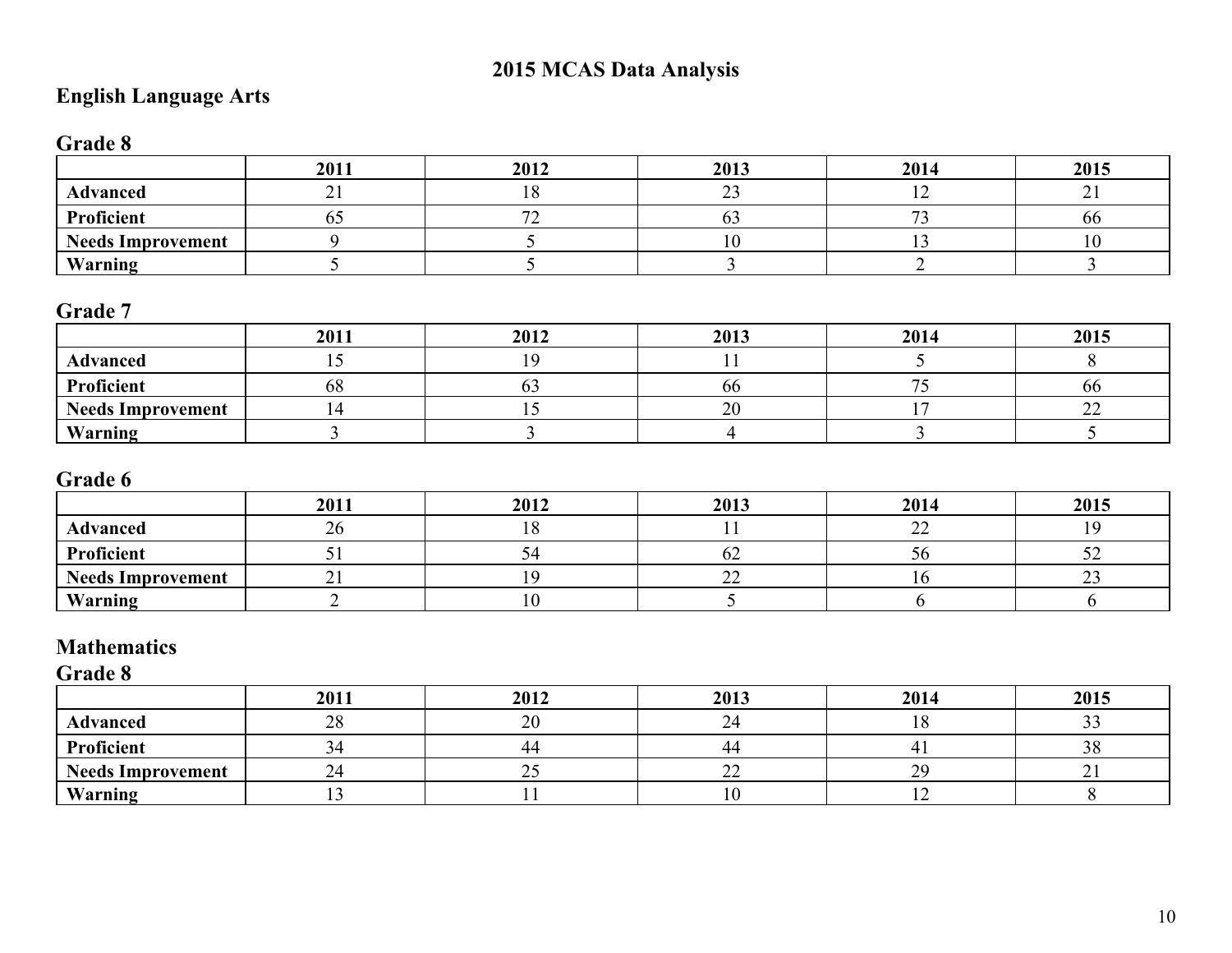# **Grade 7**

|                          | 2011 | 2012 | 2013         | 2014 | 2015 |
|--------------------------|------|------|--------------|------|------|
| <b>Advanced</b>          |      |      | $\sim$<br>-- |      |      |
| Proficient               | 90   |      | 20           | 44   |      |
| <b>Needs Improvement</b> | ≺∠   | ے ب  |              | ⊷    | ∼    |
| Warning                  |      |      | ∸            |      |      |

# **Grade 6**

|                          | 2011                                      | 2012 | 2013         | 2014             | 2015           |
|--------------------------|-------------------------------------------|------|--------------|------------------|----------------|
| <b>Advanced</b>          | $\sim$ $\sim$<br>$\overline{\phantom{m}}$ | ັັ   | $\cap$<br>∠€ | ᠰ᠘               |                |
| Proficient               | ⊶.                                        | ب ب  |              | ററ<br>$\angle 0$ | $\Omega$<br>3U |
| <b>Needs Improvement</b> | $\gamma$<br>28                            |      |              | ر_ ب             | 20             |
| Warning                  |                                           |      |              |                  |                |

# **Science/Technology Engineering**

# **Grade 8**

|                          | 2011                            | 2012 | 2013 | 2014 | 2015 |
|--------------------------|---------------------------------|------|------|------|------|
| Advanced                 |                                 |      |      |      |      |
| Proficient               | $\sim$ $\sim$<br>۔ ر            |      |      | ~-   | 40   |
| <b>Needs Improvement</b> | $\overline{\phantom{a}}$<br>ے ب | 40   |      |      | 44   |
| Warning                  |                                 |      |      | ∸ ∽  |      |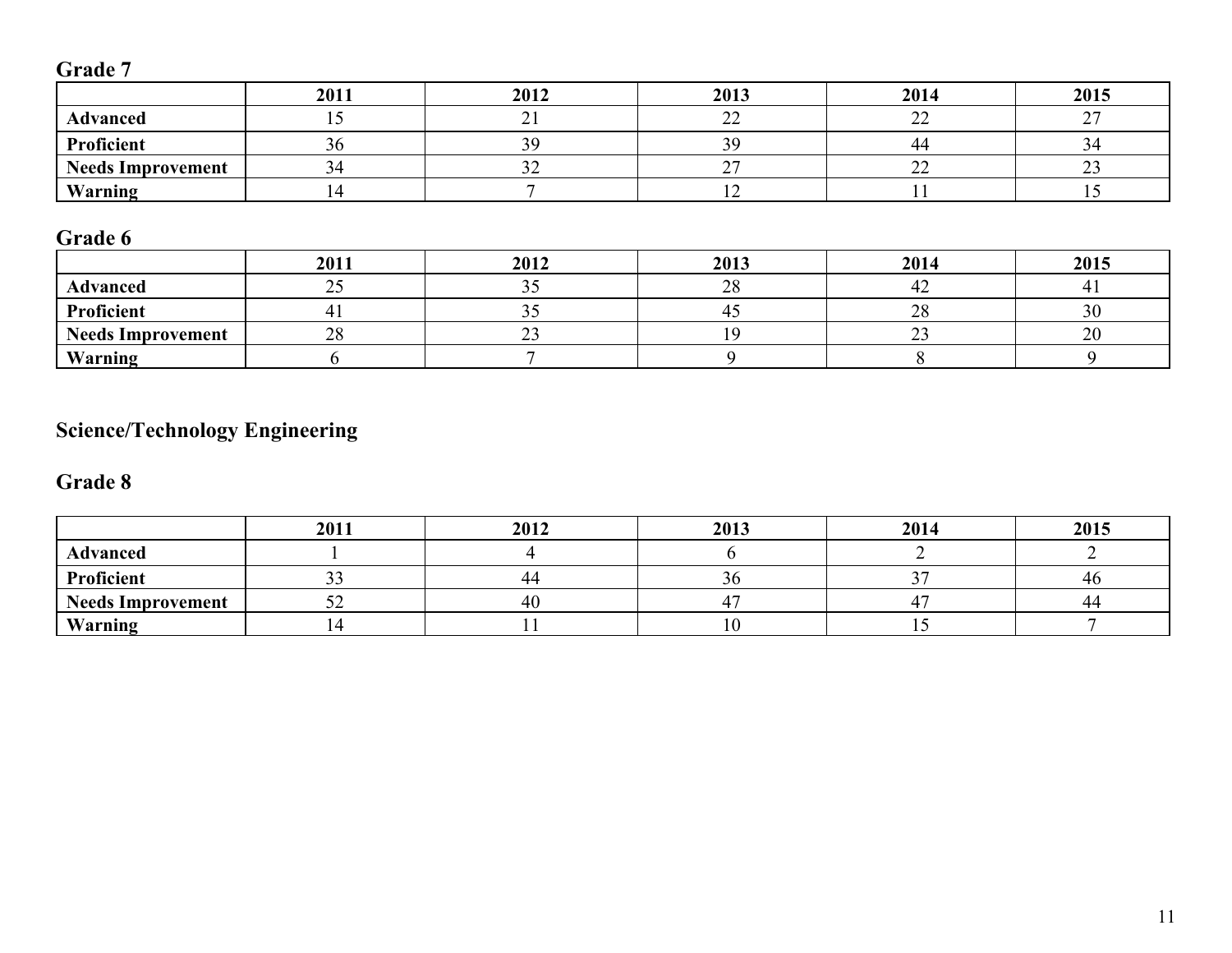# **Goals for 20152017**

**Student Learning Goals** Expand student learning beyond the classroom. Creating a school curriculum that incorporates the needs of the varied cultures of our school population into the daily curriculum.

| <b>GOALS</b>                                                                                                                                                     | <b>Time Line</b>                                                             | <b>Staff Responsible</b>                                                         | <b>Evaluation</b>                                                                                                                                                                                | <b>Budget</b>                                                                                               |
|------------------------------------------------------------------------------------------------------------------------------------------------------------------|------------------------------------------------------------------------------|----------------------------------------------------------------------------------|--------------------------------------------------------------------------------------------------------------------------------------------------------------------------------------------------|-------------------------------------------------------------------------------------------------------------|
| Improve reading and<br>writing performance for all<br>students through the<br>analysis of data and<br>modification of the<br>curriculum in all subject<br>areas. | Sept. 2015-June 2016                                                         | <b>Classroom Teachers</b><br>Department Chairs<br><b>Building Administrators</b> | Weekly & Monthly data<br>team meetings to evaluate<br>individual student<br>performance.<br>Bi-weekly and monthly<br>professional development<br>time to develop common<br>writing expectations. | No additional cost                                                                                          |
| Increase use of<br>Chromebooks in daily<br>learning experiences for<br>students.                                                                                 | Sept. 2015 - June 2016                                                       | <b>Classroom Teachers</b><br>Department Chairs<br><b>Building Administrators</b> | Monthly designated<br>professional development<br>time for departments and<br>teams to collaborate.                                                                                              | Maintenance of<br>Chromebooks by the<br>school department<br>following the initial<br>purchase by the Town. |
| Implement peer<br>observation protocols for<br>teachers to observe one<br>another during the school<br>day.                                                      | January 2016-June 2016<br>(Phase 1)<br>September 2016-June 2017<br>(Phase 2) | <b>Classroom Teachers</b><br>Department Chairs<br><b>Building Administrators</b> | Weekly discussions among<br>faculty members, dept.<br>chairs and building<br>administrators identifying<br>strong teaching practices<br>and areas of improvement.                                | Daily substitutes in order<br>to provide teacher<br>coverage.                                               |